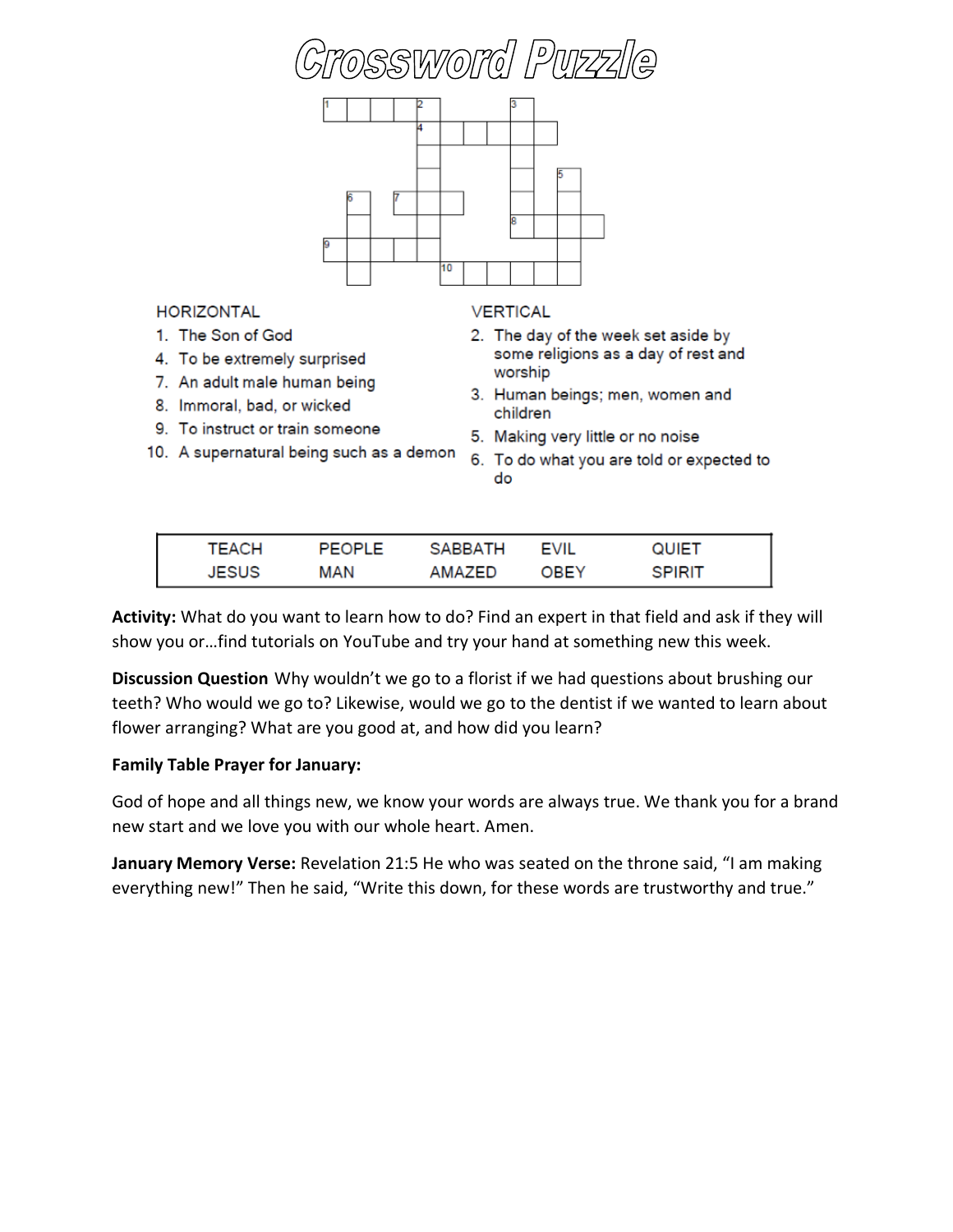



Jesus is more powerful than anything!

From Thru-the-Bible Coloring Pages for Ages 4-8. © 1986,1988 Standard Publishing. Used by permission. Reproducible Coloring Books may be purchased from Standard Publishing, www.standardpub.com, 1-800-543-1301.